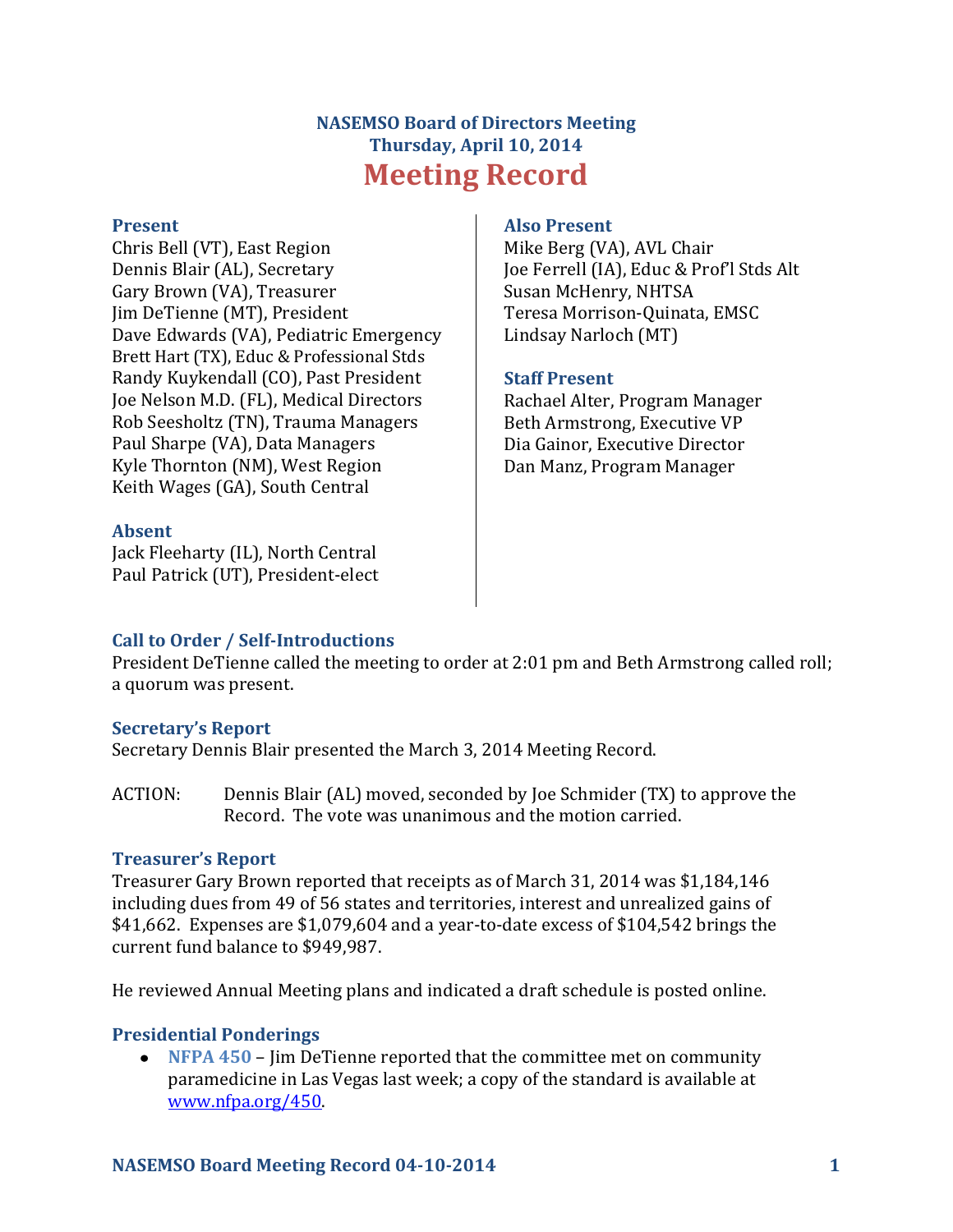- **Nominations Committee** Jim noted that Paul Patrick is chairing the committee and is seeking a representative from each region to help him formulate a slate of officers to be presented in Cleveland.
- **NASEMSO Resolutions** Jim encouraged members to begin thinking about potential policy positions now. Kevin McGinnis will provide staff support and can help formulate language if people want assistance.
- **CAP5**  the scope of work and budget for Year 3 of this award is being finalized now.
- **Model Interstate Compact Summit**  Jim reminded board members that NASEMSO can provide travel support for state directors and their attorneys to attend a gathering in Chicago on June 10.
- **Trauma Center Data Mapping**  Tim Held and Rob Seesholtz will lead a NASEMSO internal discussion about state EMS office needs in this regard.
- **NASEMSO "Alumni Society"**  Jim DeTienne suggested it would be nice to retain the institutional knowledge of former state EMS directors and asked board members to think about how to harness this. Joe Schmider (PA) and Chris Bell (VT) will co-chair a work group to address potential bylaws considerations in this regard.

## **Executive Director's Report**

- **IAFF and the EMS Field Bill** Dia Gainor briefed the board and indicated that the IAFF resurrected an old version of a fact sheet challenging co-sponsors to withdraw their support. NAEMT and Holland & Knight will develop a counterpart fact sheet.
- **International Association of Chiefs of Police**  has formed a multi-association steering committee to address Critical Incident Stress Management matters.
- **UN Road Safety Conference** Dia attended it in New York this week to detect potential new partners with interests similar to NASEMSO.
- **New NASEMSO Projects**  Dia reported that there are three new potential projects in various stages of development. CAP6 is related to undertakings related to returning veterans; CAP7 was filed as an unsolicited proposal to develop a robust series of performance measures for EMS with the Institute for Healthcare Innovation and other relevant agencies; CAP8 would involve placing a half-time EMS fellow in the region 1 and 10 NHTSA regional offices. This is a pilot demonstration project to work on improving relationships on a state-by-state basis between state offices of highway safety and state EMS offices.

### **Action Item**

- **Sign-on Opportunity for Amicus Brief** Dia summarized the Supreme Court case considering whether it is anti-competitive for the state of North Carolina dentistry practice not to allow unlicensed providers to whiten teeth. FARB is offering sign-on opportunity and asks for \$1,000 from each participant to help defray costs.
- ACTION: Gary Brown moved, seconded by Brett Hart to sign on and make the financial commitment. The vote was unanimous and the motion carried.

# **Federal Partner Reports**

**EMSC** – Tee shared that she hopes to see the board and other state EMS directors on the 4/22nd webinar coming up. Also, HRSA EMSC staff will be moving to another office (still in the Parklawn building) however, if any communications should go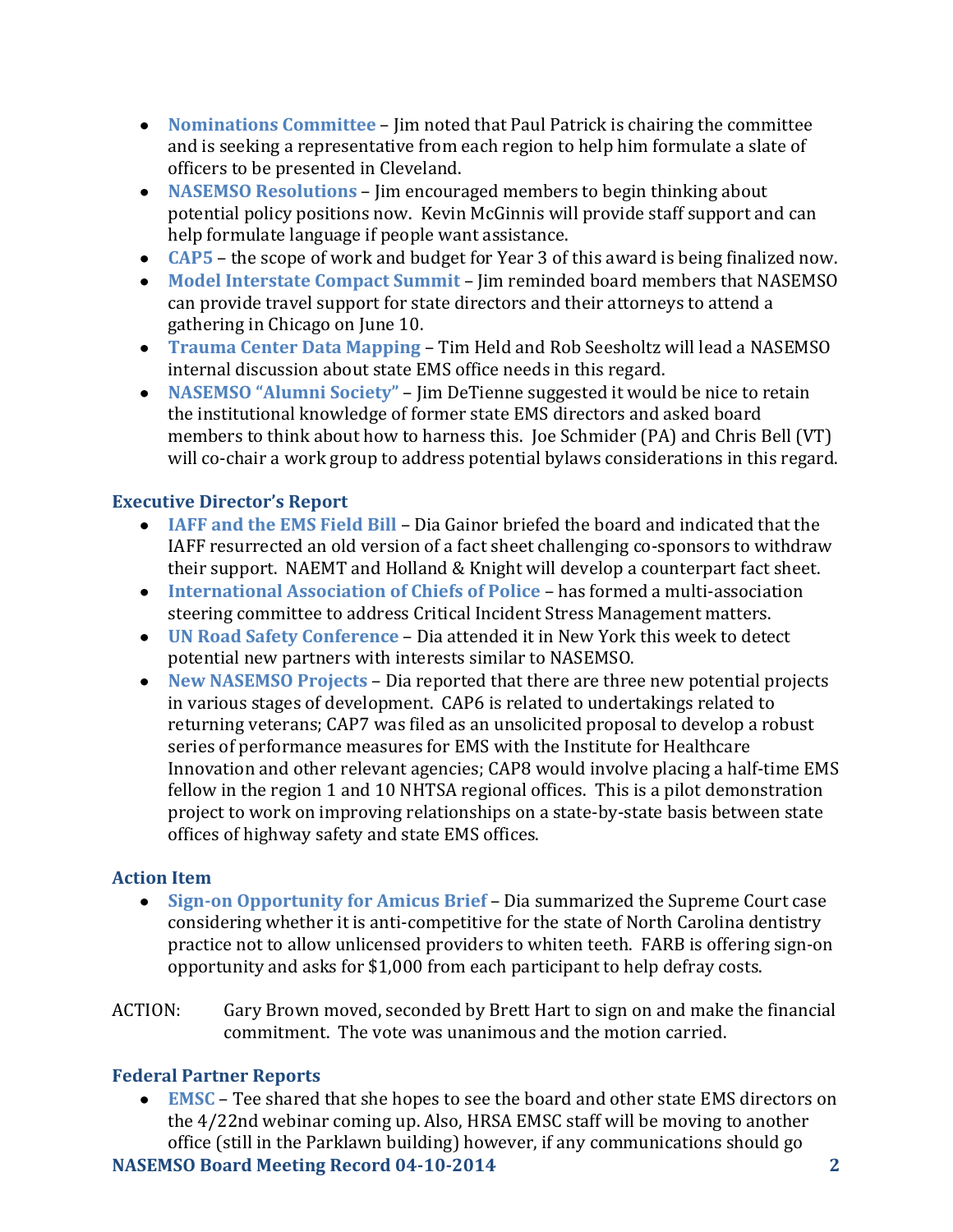unanswered between 5/7th and 8th, please contact the NRC or NEDARC offices as they'll be able to get a hold of us. Hopefully there will be no interruption during this time with communication systems. Program Meeting on July 29th to 8/1st at the Renaissance Arlington Capital View Hotel. Hope to see the state directors at the meeting.

### **Regional Reports**

- **East** (no report)
- **West**  (no report)
- **South Central**  Keith Wages indicated that they meet in-person June 2-3 in Biloxi.
- **North Central (no report)**

### **Council Highlights**

- **Data Managers** Paul Sharpe reported that the council did not meet since Mid-Year but the steering committee has convened twice. They are focusing on version 3.0 implementation and ICD-10 codes implementation delay to 2015, and how to develop new PCRs.
- **Medical Directors** Dr. Joe Nelson (FL) shared that the council will meet again next month. The model EMS clinical guidelines are available for public comment.
- **Education & Professional Standards** Brett Hart (TX) noted that they are working on model reciprocity and military verification form. They are seeking a webinar with a distance education expert. They also participated on developing the SOW for CAP5 Year 3.
- **Pediatric Emergency Care** Katrina Altenhofen indicated they are orking on the annual meeting agenda items and nominations for open offices of the council. Work has been centered around the mentorship workshop.
- **Trauma Managers** Rob Seesholtz (TN) shared their executive committee met. They will work on the annual meeting agenda next month. Kathy Robinson and he met the national COT meeting in Philadelphia a few weeks ago. They met with ATS to discuss a collaborative relationship with NASEMSO. Doctors Fakry and Calland of ATS noted disconnect with ACS.

### **Standing Committee Highlights**

- **Communications & Technology** (no report)
- **Domestic Preparedness** Joe Schmider noted that a "Patient De-con in a Mass Chemical Exposure" document was distributed last week and the committee is developing NASEMSO comments now.
- **Government Information**  (no report)
- **HITS**  Keith noted that the committee will meet again in June.
- **Rural EMS**  (no report)

### **Ad Hoc Committee Reports**

- **Air Medical** (no report)
- **Agency & Vehicle Licensure**  Mike Berg indicated that the main task is examining NFPA1917 recommendations to formulate concerns to submit to the NFPA committee. He represented NASEMSO at a meeting convened by CAAS, which is

### **NASEMSO Board Meeting Record 04-10-2014 3**